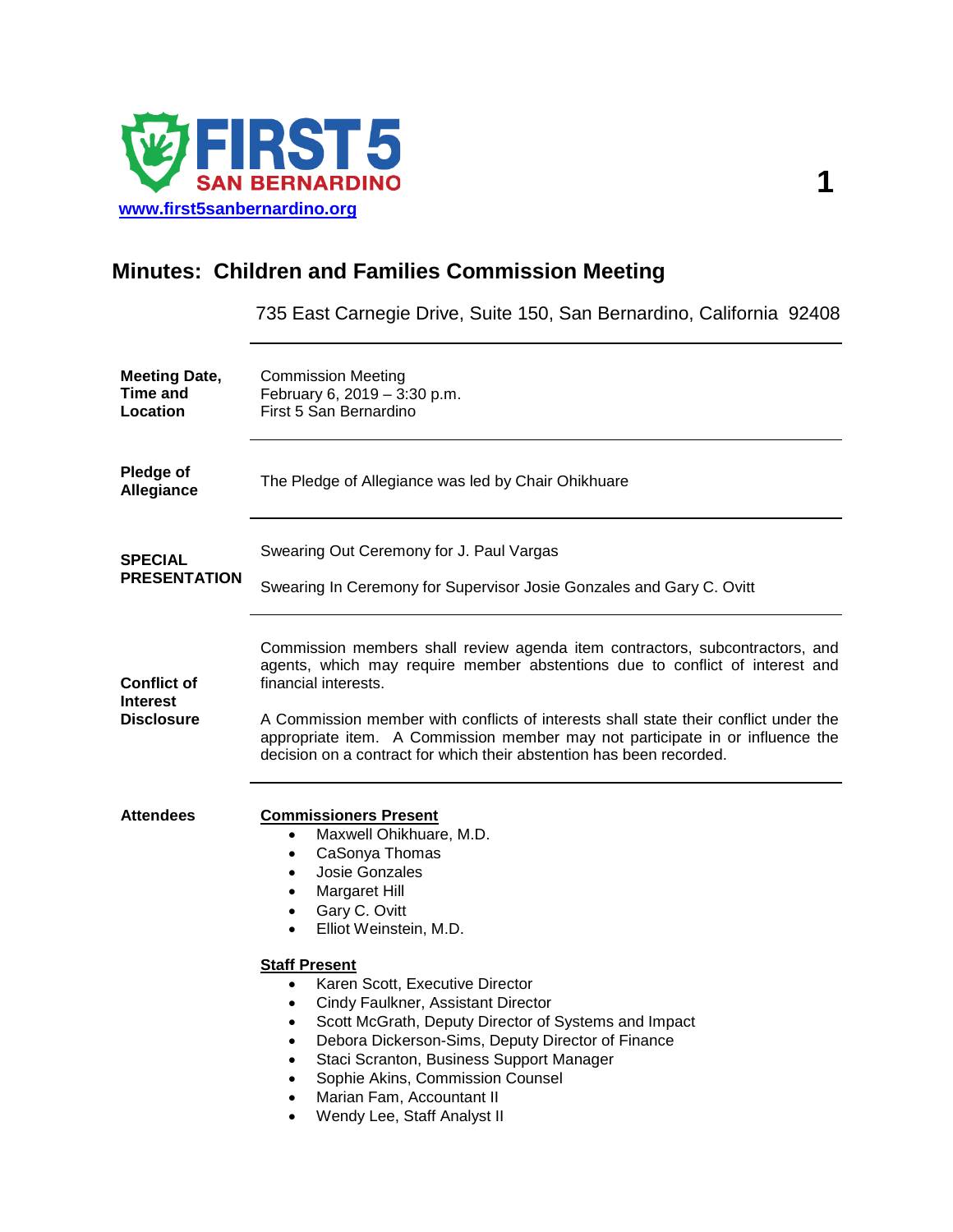| Changes to the<br>Agenda                                          | Ronnie Robinson, Staff Analyst II<br>Greg Sellon, Accountant III<br>Walid Wahba, Staff Analyst II<br>$\bullet$<br>None                                                                                                                                                                                    |
|-------------------------------------------------------------------|-----------------------------------------------------------------------------------------------------------------------------------------------------------------------------------------------------------------------------------------------------------------------------------------------------------|
| $Report -$<br>Legislative<br><b>Chekesha</b><br>Gilliam           | See attached legislative report.<br>PDF<br>PDF<br>1-2019 F5SB.pdf<br>F5SB<br>2019-20_Childrens_Po                                                                                                                                                                                                         |
| $Report -$<br><b>Executive</b><br>Director,<br><b>Karen Scott</b> | Happy New Year and Welcome New and Returning Commissioners<br>First 5 is happy to welcome Supervisor Josie Gonzales back to the Commission.<br>Through her daily work, passion, and advocacy for children, and always sporting her<br>F5SB lapel pin, she never really left us. Welcome back, Supervisor! |

First 5 is equally excited to welcome former San Bernardino County Board Supervisor Gary Ovitt to the Commission. As a former educator and a community and systems building advocate, Gary will bring great insight and leadership. Welcome Gary!

I learned last week that Alan Garrett will not be able to continue in his Commissioner role. The vacancy will be posted and we will begin a search to fill that position.

To fully embrace the whole systems building approach of the Commissions and to nurture the importance of relationship building to further develop our networks for serving children, First 5 staff are working on a Southern California Commissioner convening which is tentatively scheduled for May 9<sup>th</sup>. This should be a great opportunity especially for our new Commissioners but also an invigorating reengagement opportunity for our seasoned Commissioners. More information to come as it develops.

## **Meeting - Governor Newsom's office**

On Thursday, February  $7<sup>th</sup>$ , I have the incredible opportunity, along with First 5 Los Angeles, First 5 San Francisco, First 5 Monterrey and First 5 California to meet with the Governor and his staff to promote the needs for early childhood development. My specific role is to share at both a local and statewide level how we are bringing innovation to scale and changing systems that address healthy development in young children, especially with Early Screening, Identification and Intervention. I will proudly boast about our Help Me Grow work here at home.

### **Help Me Grow (HMG) Summit, February 6th**

There were over 125 people who attended today's summit. Six counties who have implemented HMG in various stages presented on their HMG initiatives as a learning opportunity for all. We could not complete our design phase, develop our strategic plan nor prepare to implement our regional HMG initiative without the incredible input and participation from so many partners which includes elected official representatives, physicians, Offices of Education, hospitals, CBO's, FQHC's, County Departments and more.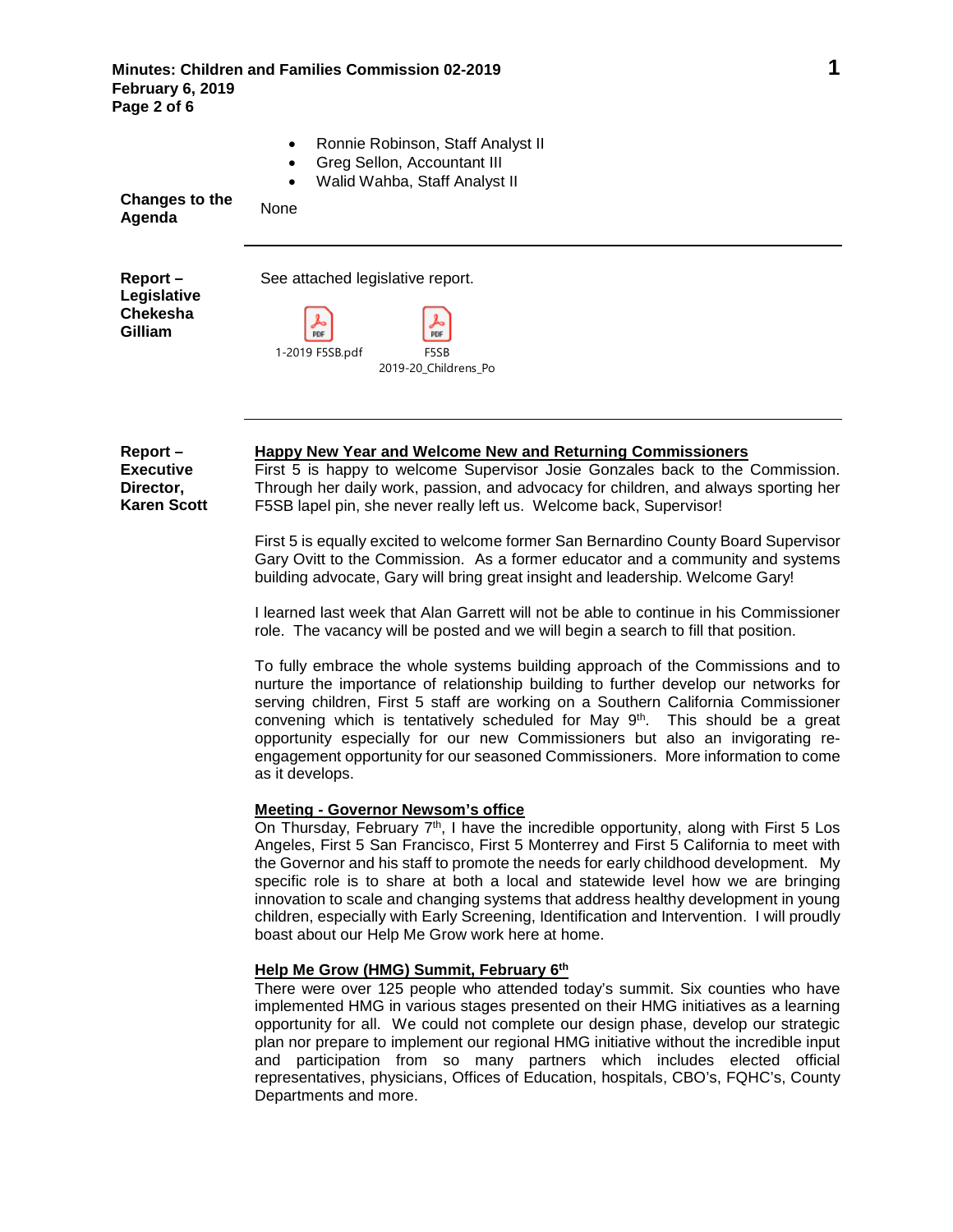#### **Advisory Committee Meeting**

The next meeting is scheduled for Thursday, February  $28<sup>th</sup>$  at 11:30 a.m. here in our office. Our new Chair will lead and we will hold an election for a Vice-Chair, hoping that James Moses is able to continue in that role as he has done quite successfully in this latest term.

#### **Updates and next meetings**

Our regional Dental Transformation Initiative and our Quality Start San Bernardino collective system are moving forward with its associated partners and leadership with great results.

We are in full swing of developing our next Strategic Plan, which goes into effect July 2020. The next First 5 Strategic Plan Workgroup will meet on February  $27<sup>th</sup>$  at 2:00 p.m. here in the F5SB office.

We are looking forward to sharing and strategizing the results from our strategic investments workgroup at a Commissioner workshop scheduled for March 6th. At that workshop, we will also discuss trends and data outcomes.

I look forward to sharing with the Commission, F5 staff, Children's Policy Council and Human Services Leadership Team the statewide systems building agenda through the First 5 Leadership Network of which I am a member of the first "graduating cohort". My goal is to prepare a succinct and informative presentation for the March  $6<sup>th</sup>$ Commission meeting.

Thank you, Commissioners, for your leadership and do know that exciting times are ahead.

Motion by Commissioner Hill and seconded by Commissioner Weinstein to approve

**Consent**

the Consent Items.

| Item No. | <b>CONSENT</b>                                                                                                                                                                                                                                                                                                                                                                                                                                                                                                                                                                                                                                                                                                                                                                                                                                                                          |
|----------|-----------------------------------------------------------------------------------------------------------------------------------------------------------------------------------------------------------------------------------------------------------------------------------------------------------------------------------------------------------------------------------------------------------------------------------------------------------------------------------------------------------------------------------------------------------------------------------------------------------------------------------------------------------------------------------------------------------------------------------------------------------------------------------------------------------------------------------------------------------------------------------------|
|          | Approve Minutes of October 31, 2018 Commission Meeting.<br>(Presenter: Ann M. Calkins, Executive Assistant 252-4252)                                                                                                                                                                                                                                                                                                                                                                                                                                                                                                                                                                                                                                                                                                                                                                    |
| 2        | Ratify the approval (by the Chairman of the Board of Supervisors) of the<br>А.<br>employment contract between the County of San Bernardino and Children and<br>Families Commission and Marian Fam as an Accountant II, for an annual cost of<br>\$68,868 (\$49,192 Salary, \$19,676 Benefits) for the period of December 8, 2018<br>through December 7, 2021.<br>B. Authorize the Assistant Executive Officer of Human Services to execute<br>amendments to extend the term of the contract for a maximum of three successive<br>one-year periods on behalf of the County, subject to County Counsel review.<br>C. Direct the Assistant Executive Officer of Human Services to transmit all documents<br>in relation to contract amendments to the Clerk of the Board of Supervisors within<br>30 days of execution.<br>(Presenter: Karen E. Scott, Executive Director, 252-4252)<br>D. |
| 3        | Approve Amendment A2 for Contract HW055 for a six-month extension with the<br>Center for Oral Health for \$346,875 for a cumulative total of \$2,775,000 for Fiscal<br>Years 2015-2019 for the Early Smiles program.<br>(Presenter: Scott McGrath, Deputy Director of Systems and Impact, 252-4259)                                                                                                                                                                                                                                                                                                                                                                                                                                                                                                                                                                                     |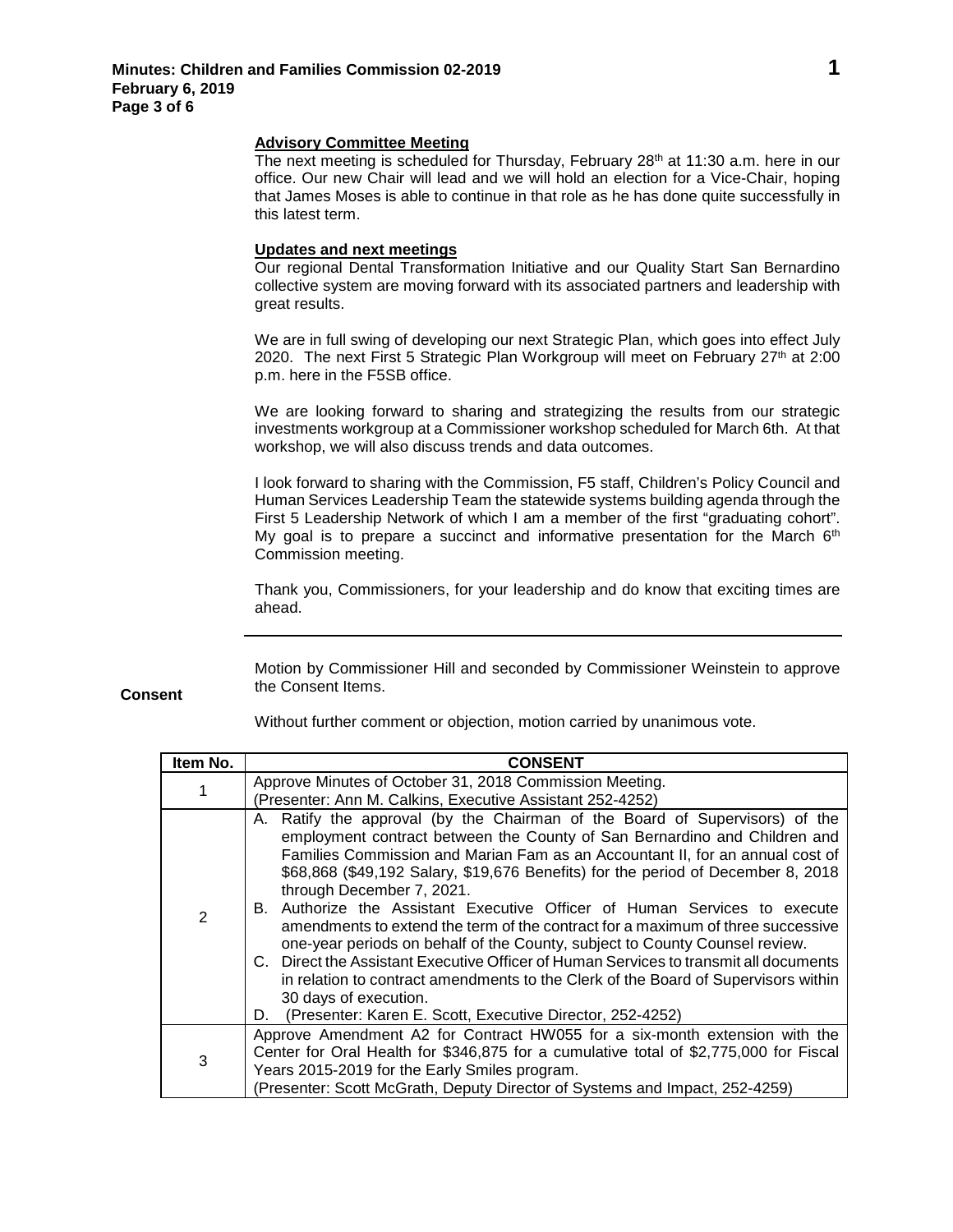| Item No. | <b>DISCUSSION</b>                                                                                                                                                                                                                                                                                                                                                                                                                                                                                                                                                                                                                                                                                                                                                                                                                                                                                                                 |
|----------|-----------------------------------------------------------------------------------------------------------------------------------------------------------------------------------------------------------------------------------------------------------------------------------------------------------------------------------------------------------------------------------------------------------------------------------------------------------------------------------------------------------------------------------------------------------------------------------------------------------------------------------------------------------------------------------------------------------------------------------------------------------------------------------------------------------------------------------------------------------------------------------------------------------------------------------|
| 4        | Elect Chair and Vice-Chair for the Children and Families Commission for San<br>Bernardino County.<br>(Presenter: Karen E. Scott, Executive Director, 252-4252)                                                                                                                                                                                                                                                                                                                                                                                                                                                                                                                                                                                                                                                                                                                                                                    |
|          | Ms. Scott asked for nominations from the floor for the position of Commission Chair.<br>Commissioner Weinstein nominated Dr. Ohikhuare. Dr. Ohikhuare accepted the<br>nomination.                                                                                                                                                                                                                                                                                                                                                                                                                                                                                                                                                                                                                                                                                                                                                 |
|          | Hearing none further, nominations closed for the position of Commission Chair.<br>Without further comment or objection, commission members unanimously voted in<br>favor of Dr. Ohikhuare to remain as Commission Chair.                                                                                                                                                                                                                                                                                                                                                                                                                                                                                                                                                                                                                                                                                                          |
|          | Ms. Scott asked for nominations from the floor for the position of Commission Vice<br>Chair. Commissioner Hill nominated Dr. Weinstein. Dr. Weinstein accepted the<br>nomination.                                                                                                                                                                                                                                                                                                                                                                                                                                                                                                                                                                                                                                                                                                                                                 |
|          | Hearing none further, nominations closed for the position of Commission Vice Chair.<br>Without further comment or objection, commission members unanimously voted in<br>favor of Dr. Weinstein to remain as Commission Vice Chair.                                                                                                                                                                                                                                                                                                                                                                                                                                                                                                                                                                                                                                                                                                |
|          | Elect Chair for the First 5 San Bernardino Advisory Committee.<br>(Presenter: Karen E. Scott, Executive Director, 252-4252)                                                                                                                                                                                                                                                                                                                                                                                                                                                                                                                                                                                                                                                                                                                                                                                                       |
| 5        | Ms. Scott asked for nominations from the floor for the position of Advisory Committee<br>Chair. Commissioner Hill nominated Gary Ovitt. Commissioner Ovitt accepted the<br>nomination.                                                                                                                                                                                                                                                                                                                                                                                                                                                                                                                                                                                                                                                                                                                                            |
|          | Hearing none further, nominations closed for the position of Advisory Committee<br>Chair. Without further comment or objection, commission members unanimously<br>voted in favor of Commissioner Ovitt to serve as the new Advisory Committee Chair.                                                                                                                                                                                                                                                                                                                                                                                                                                                                                                                                                                                                                                                                              |
|          | Approve Amendment A1 to Contract SI029 with Loma Linda University Children's<br>Hospital (LLUCH) resulting in an increase of \$150,000 for a total cumulative amount<br>not to exceed \$549,235 for Fiscal Year 2018-2019 for a data portal build-out.<br>(Presenter: Ronnie Robinson, Section Manager-Systems/Communication, 252-4255)                                                                                                                                                                                                                                                                                                                                                                                                                                                                                                                                                                                           |
|          | <b>Discussion</b>                                                                                                                                                                                                                                                                                                                                                                                                                                                                                                                                                                                                                                                                                                                                                                                                                                                                                                                 |
| 6        | Dr. Ohikhuare would like to make sure doctors and the public have access. A<br>community portal will be built into the existing data infrastructure for providers and the<br>public. Dr. Weinstein asked if there will be useful downloadable items for doctors to<br>use on the portal. ASQ (Ages and Stages questionnaire) and social determinants of<br>health will be accessible. Loma Linda will build on top of an existing data structure<br>called Epic (an electronic medical record software application - health records keeping<br>system). Dr. Ohikhuare asked how much access will be available to doctors and the<br>public. Brett Walls, Assistant Vice President of LLUCH Ambulatory Care Services,<br>stated they are building a "doorway" for access to the portal and users will need<br>validated credentials and/or some kind of security to get through the "doorway".<br>Default reports can be obtained. |
|          | Commissioner Gonzales asked if First 5 is entering the initial information. Mr. Walls<br>answered that health care providers across the County will be entering the patient<br>information, as well parents who will be filling out questionnaires that are assigned to<br>them in the portal. Once the assessments are completed, the user will be directed to<br>available resources. LLUCH will be responsible for the build out and security<br>requirements of the data portal. Commissioner Gonzales asked how parents are able                                                                                                                                                                                                                                                                                                                                                                                             |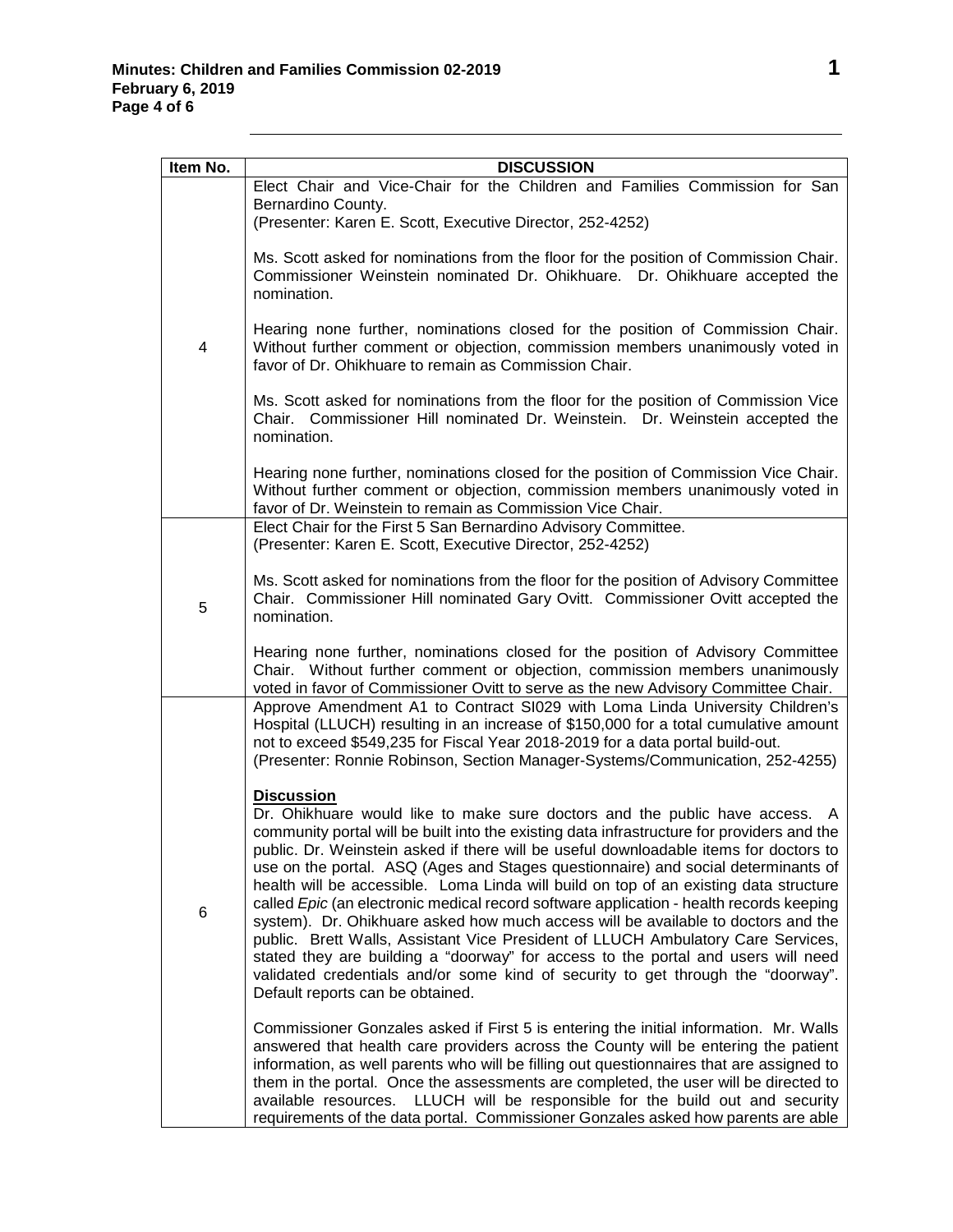|                | to access this information. Parents will obtain access through community providers.<br>An outreach committee will disseminate access procedures to providers, who in turn,<br>will provide access and resources to parents through a targeted campaign through<br>schools, etc. and help guide them through the process.                                                                                                                                                                                                                                                     |
|----------------|------------------------------------------------------------------------------------------------------------------------------------------------------------------------------------------------------------------------------------------------------------------------------------------------------------------------------------------------------------------------------------------------------------------------------------------------------------------------------------------------------------------------------------------------------------------------------|
|                | This portal system is to continue indefinitely. There are assurances from the Help Me<br>Grow community, stakeholders and providers that they will continue use of this<br>system. There are mandates and legislation to support this portal and the services,<br>assessments and resources it will provide. Creating this build out as a separate project<br>is estimated to cost around \$1.5 - \$2 million dollars.                                                                                                                                                       |
|                | <b>Public Comment</b><br>None                                                                                                                                                                                                                                                                                                                                                                                                                                                                                                                                                |
|                | Motion made by Commissioner Hill and seconded by Commissioner Weinstein to<br>approve Item 6. Without further comment or objection, motion carried by unanimous<br>vote.                                                                                                                                                                                                                                                                                                                                                                                                     |
|                | A. Approve Amendment A1 to Cooperative Agreement SA-19-02 with First 5<br>Riverside increasing the agreement by \$75,000 for Fiscal Year 2018-2019<br>resulting in a total cumulative amount not to exceed \$424,617 for a community<br>accessible data portal build-out for Help Me Grow Inland Empire.<br>B. Authorize the Executive Director or delegate to execute such agreement and take<br>such actions as may be necessary to allow for the receipt of such reimbursement<br>funds.<br>(Presenter: Ronnie Robinson, Section Manager-Systems/Communication, 252-4255) |
| $\overline{7}$ | <b>Discussion</b><br>None                                                                                                                                                                                                                                                                                                                                                                                                                                                                                                                                                    |
|                | <b>Public Comment</b><br>None                                                                                                                                                                                                                                                                                                                                                                                                                                                                                                                                                |
|                | Motion made by Commissioner Ovitt and seconded by Commissioner Weinstein to<br>approve Item 7. Without further comment or objection, motion carried by unanimous<br>vote.                                                                                                                                                                                                                                                                                                                                                                                                    |

| Item No. | <b>INFORMATION</b>                                                          |
|----------|-----------------------------------------------------------------------------|
| 8        | Receive information on Local Impact Brief for Fiscal Year 2017-2018.        |
|          | (Presenter: Scott McGrath, Deputy Director of Systems and Impact, 252-4259) |

| <b>Public</b><br><b>Comment</b>          | <b>None</b>                                                                                                                                                                                                                                                                                       |
|------------------------------------------|---------------------------------------------------------------------------------------------------------------------------------------------------------------------------------------------------------------------------------------------------------------------------------------------------|
| <b>Commissioner</b><br><b>Roundtable</b> | Commissioner Hill welcomed Gary Ovitt and Supervisor Gonzales to the Commission.                                                                                                                                                                                                                  |
|                                          | Supervisor Gonzales expressed her delight in returning to the Commission. Gary Ovitt<br>expressed his appreciation and excitement to serve on the Commission. Mr. Ovitt<br>mentioned he is Chairman of Children's Fund and will keep the Commission apprised<br>of future Children's Fund events. |